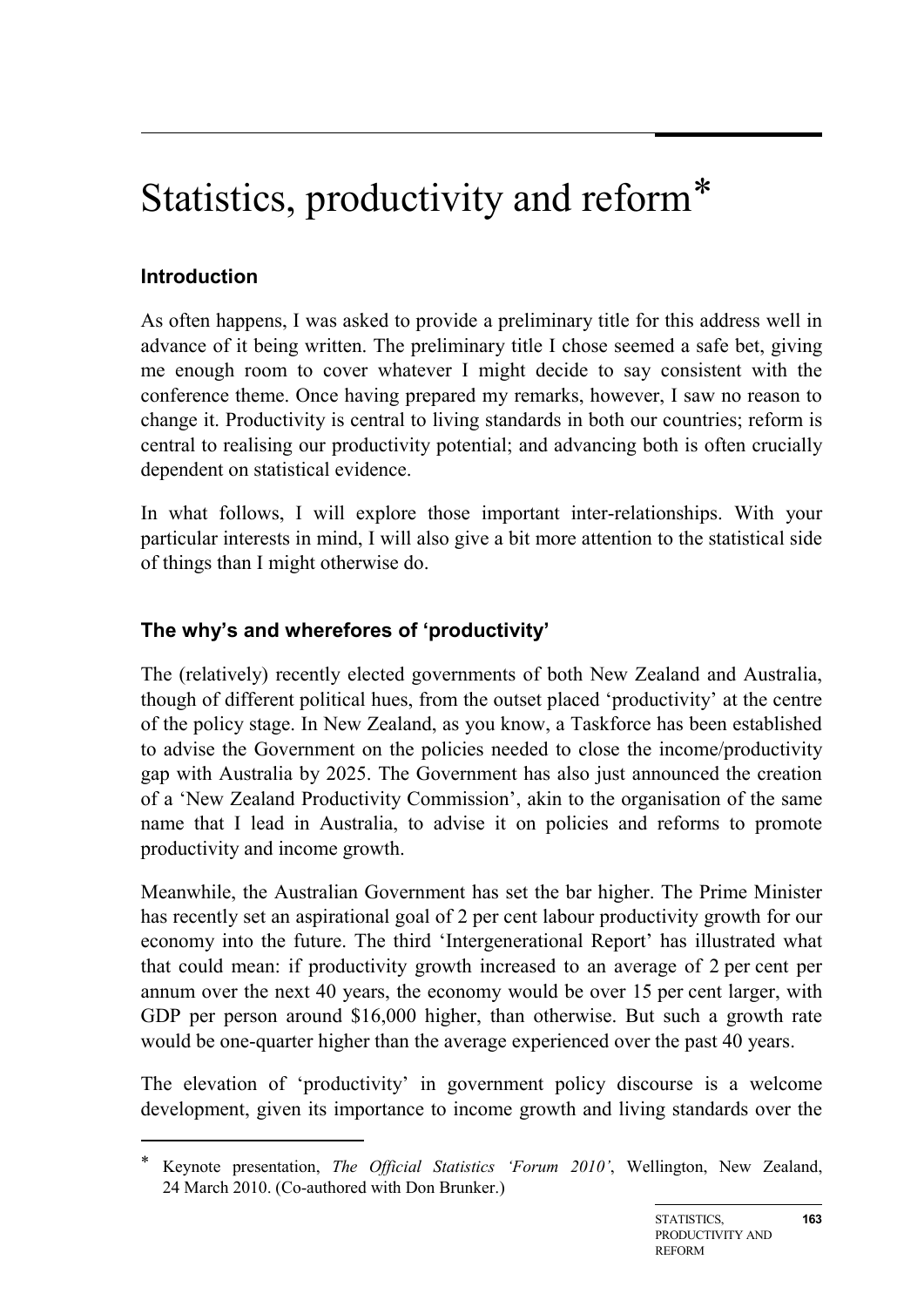long term; for, as Professor Krugman has famously put it, in the long term productivity "is almost everything". However, the concept itself is not always well understood. Nor is it well-measured at an economy-wide level. And there is some contention about what government policies might best serve to promote it.

Krugman's aphorism, though perhaps a revelation to some, would be accepted as a truism by most economists, relating as it does to the productivity of *labour*. Value added per hour worked — the technical definition of labour productivity obviously accounts for a large proportion of income per person or household. And, equally, its growth economy-wide makes a large contribution to the growth in average incomes of society at large, assuming little change in labour force participation and the terms of trade (important provisos, to which I return).

Labour productivity is the most commonly used productivity measure mainly because it is relatively easy to comprehend and to compute. For example, a rough estimate for an economy can be obtained by dividing GDP by official estimates of total hours worked. And, once expressed in purchasing power parity terms, comparisons across countries can be readily made on this basis. However, despite its title, labour productivity is not necessarily a good indicator of how productively labour is employed over time or across countries. It hides the role, and indeed the expense, of capital accumulation in increasing outputs, as well as the proportion of the population actually employed.

Multifactor productivity, on the other hand, is a measure of the output obtained from a 'unit bundle' of both capital and labour — which entails complex techniques for measuring and aggregating capital services and then combining these with hours worked. However, MFP growth is a better indicator of improvements in productive efficiency, as it reflects economic growth, in value-adding terms, above and beyond that resulting from increased primary inputs. As such, MFP growth is generally (though not necessarily) lower than labour productivity growth. However, MFP growth contributes to *sustained* per capita income growth, as it increases the amount of final goods and services produced from any given amount of labour and capital. Over the past few decades, MFP growth has accounted for just over 35 per cent of GDP growth (in the 'market sector') in both Australia and New Zealand.

This brings me to the (by now, obvious) point that productivity is best considered in policy terms as a means to an end — higher incomes for the populace — not as an end in itself. And, of course, while raising incomes makes for higher material standards of living, this too is only important to the extent that it enhances societal *wellbeing*. (Wealth gained by squandering environmental assets, for example, may make citizens worse off, particularly citizens of the future.)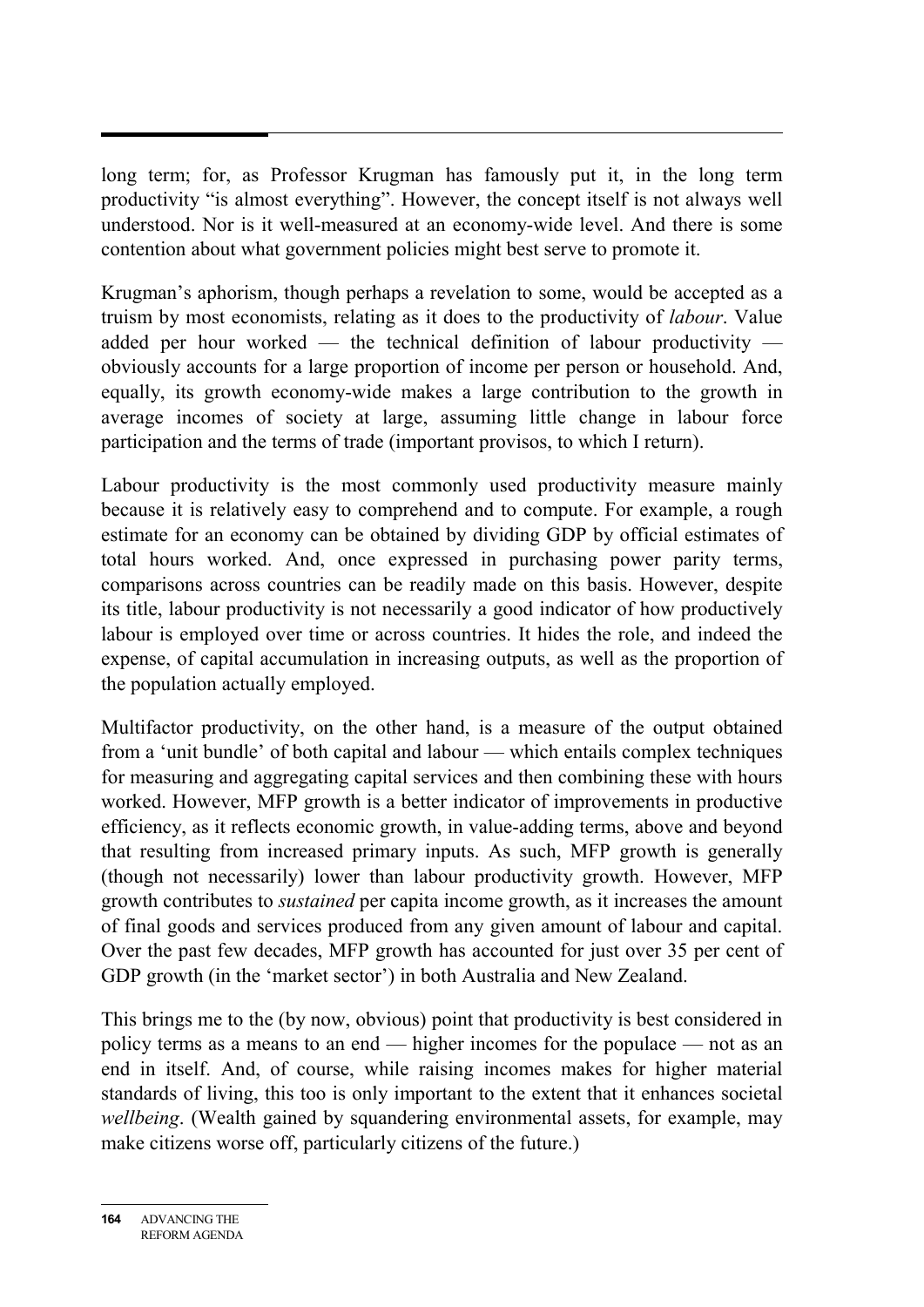In this broader context, the French President asked Joseph Stiglitz, Amartya Sen and Jean Paul Fitoussi to identify the limits of GDP as an indicator of economic and social progress ('Commission on the Measurement of Economic Performance and Social Progress'). In its report last year, the Stiglitz Commission re-stated the limitations and biases inherent in GDP metrics, and suggested that the time was ripe for measurement systems to shift emphasis from economic production to sustainability and wellbeing. The report did not dismiss GDP and production measures, but rather argued for the development of a broad statistical system to capture as many of the dimensions of wellbeing as possible. (Of course, recognising the different dimensions of well-being is one thing, measuring them is another.)

All that said, the relationship between income and wellbeing has held pretty well as a first approximation in most circumstances. In other words, although wellbeing has numerous dimensions, *per capita* income growth and its distribution have proven central to families' current and future consumption, and the ability of governments to fund social services and support creative endeavours.

Moreover, in what is (hopefully) the aftermath of the Global Financial Crisis, the income generated from productivity growth assumes particular importance — to help service debts accumulating from fiscal deficits, as well as to offset the effects on aggregate demand of the withdrawal of stimulatory public spending. Over the longer term, ongoing pressures related to globalisation, demographic ageing and environmental sustainability will remain, as imperatives for the governments of our two countries to do what they can to ensure that productivity growth realises its potential.

## **Some trans-Tasman comparisons (and conundrums)**

In its recent report, the 2025 Taskforce shone the spotlight on a gap of around 35 per cent in GDP per capita between Australia and New Zealand. That gap, which developed gradually from the mid 1970s, was also reflected in differing levels of economy-wide labour productivity, as reported by the New Zealand Treasury in 2008. The trans-Tasman disparity in labour productivity seems to have emerged in two phases:

- First, economy-wide labour productivity (\$US PPP basis) in New Zealand was at about the same level in the mid 1980s as it had been in the mid 1960s, while in Australia it rose by some 40 per cent over that period.
- Second, through the 1990s, New Zealand economy-wide labour productivity increased by some 15 per cent, whereas in Australia it rose by around 30 per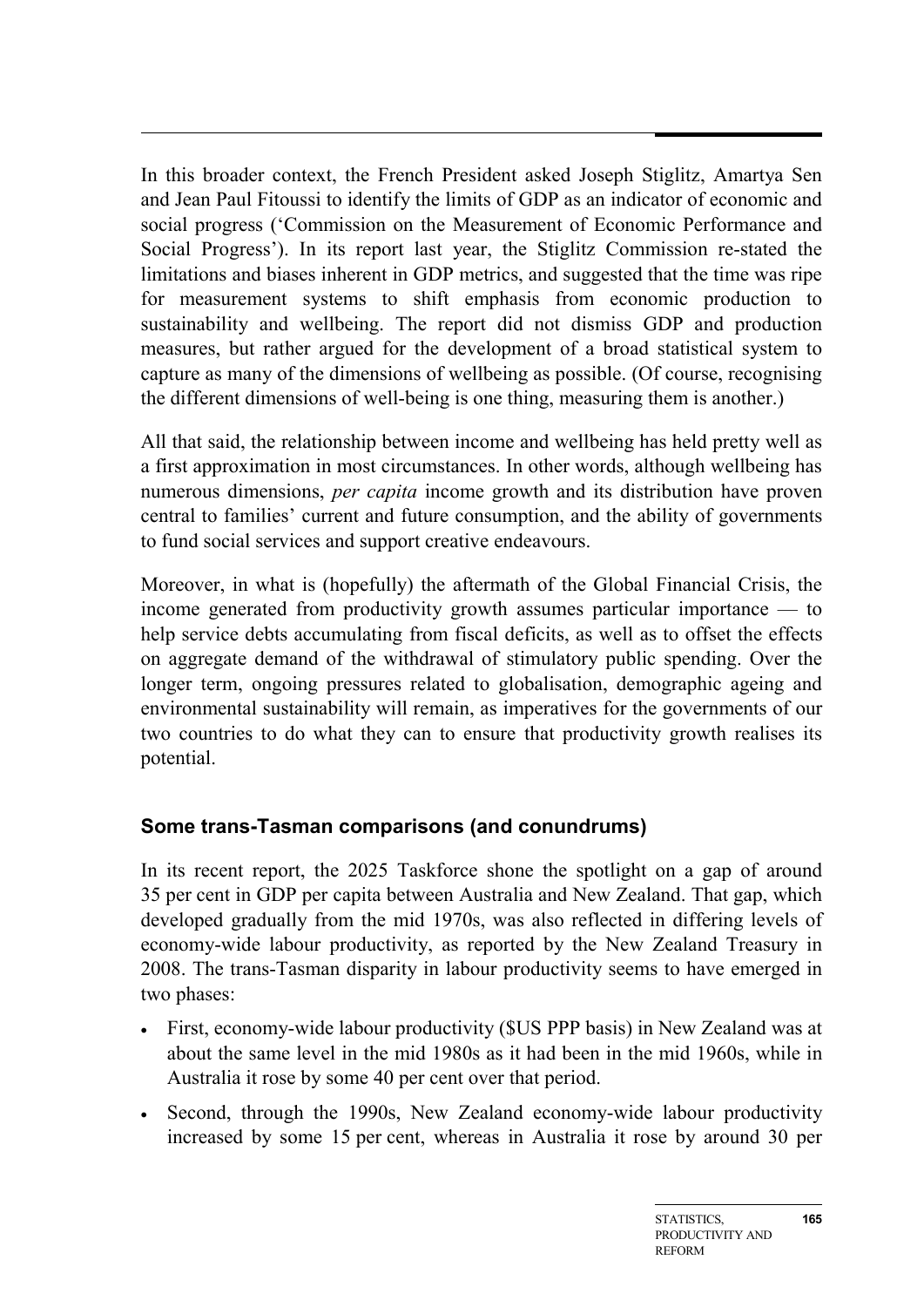cent. Outside these two periods, labour productivity growth rates have been similar in our two countries.

These data also imply average annual growth rates in (\$US PPP) labour productivity since the late 1970s of around 1.7 per cent in Australia and 0.7 per cent in NZ.

It should be noted that this information on our respective labour productivity levels over time are based on data released by the Conference Board and Groningen Growth and Development Centre (Groningen) just this year. It differs significantly from what was in the NZ Treasury 2008 publication. The difference results from major downward revisions by Groningen to estimated hours worked in New Zealand, giving rise to a much higher relative level of labour productivity. The older series indicated a gap of around 40 per cent in PPP labour productivity levels in 2007, whereas the most recent data suggest the gap was more like 15 per cent.

Moreover, it is significant that productivity growth (using both multifactor and labour metrics) in the 'measured' or 'market' sector of New Zealand's economy as opposed to the economy as a whole — has been quite similar over the past 30 years to that in Australia, with MFP actually growing slightly faster in New Zealand.

This raises something of a conundrum, and further analysis will be important in helping to inform policy directions.

#### *The 'missing' sector matters*

One explanation, at least in part, would seem to be the larger size of the government sector in New Zealand than in Australia, combined with national accounting practices that essentially define away that sector's productivity growth — equating the value of its output with the value of its inputs (mainly salaries).

Using Groningen data along with ABS and SNZ data on productivity and hours worked, suggests very significant growth in the labour share of the non-measured sector in New Zealand relative to that in Australia since the late 1970s. Together with the zero (or near zero) labour productivity growth recorded in the non-measured sector, this in itself will drive a wedge between economy-wide measures of labour productivity in our two countries. However, a lack of good quality and consistent time series data covering the period since the late 1970s precludes accurate estimates of the size of this effect. But a threshold issue is to establish the extent to which the accounting conventions for the non-measured sector may be biasing measures of aggregate productivity growth. To answer this,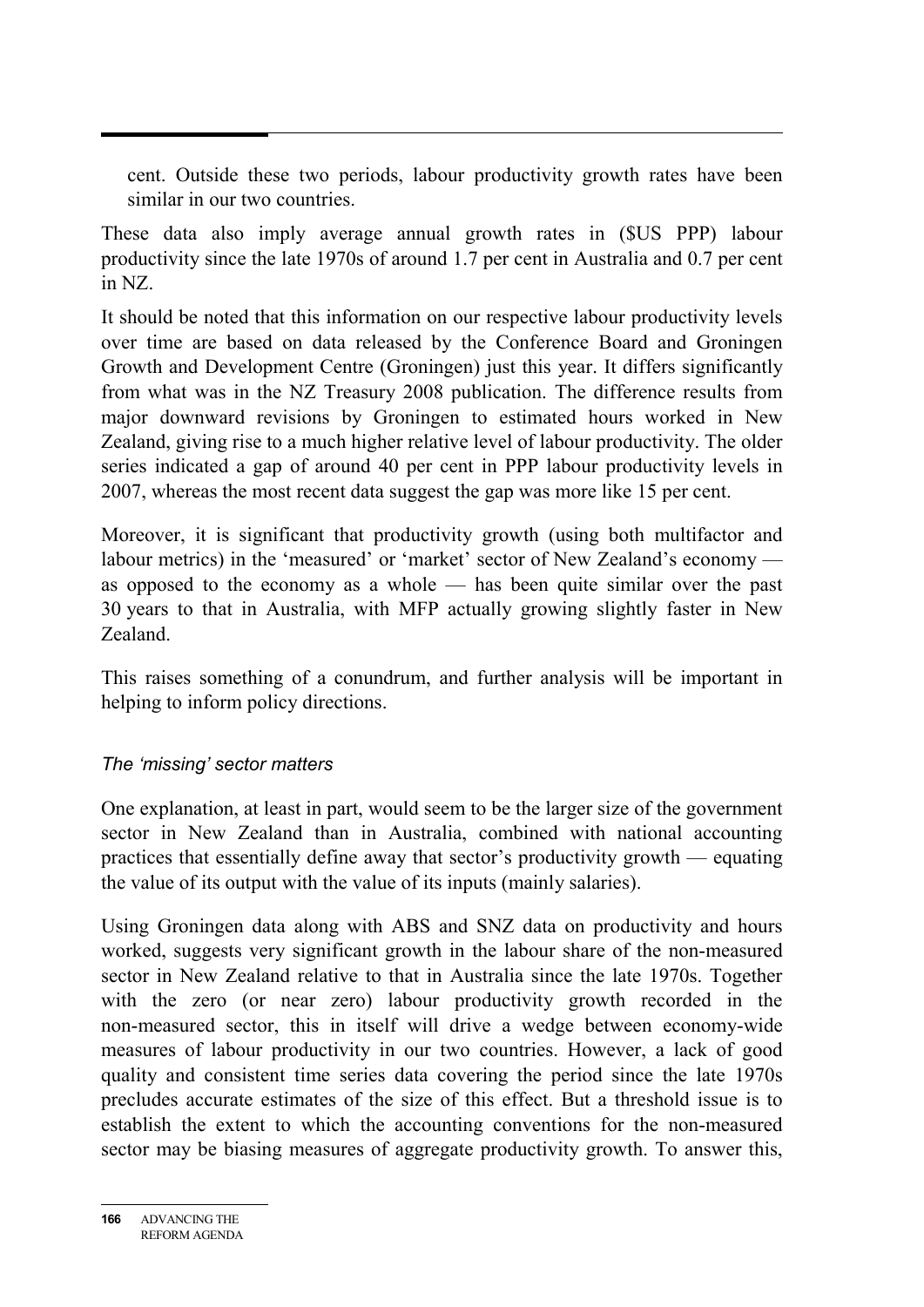we need to develop much more sophisticated productivity indicators for the non-measured sector, particularly for government services.

In any case, given their magnitude, improvements in the cost-effectiveness of government services would yield significant gains in Australia as well as in New Zealand. Although, under current methodologies, efficiency improvements in the government sector might not show up directly in official statistics, with general government outlays at around 37 per cent of GDP in Australia and 42 per cent in New Zealand, even modest improvements matter. Establishing and operationalising robust measures of performance in the public sector would again seem central to the task of identifying where to access these potential gains.

As many here will know, the UK National Statistician commissioned Sir Tony Atkinson in 2003 to conduct an independent review of the measurement of government inputs and outputs in the context of National Accounts. The UK Centre for the Measurement of Government Activity was launched within the Office for National Statistics two years later to take forward the 'Atkinson agenda'.

Since then, it has developed new methods to measure inputs and outputs in the provision of certain public services — notably in healthcare and education, where outputs are based on quality adjusted activity measures. Outputs are also measured directly in adult social care, social security administration and public order and safety, though not quality adjusted. (The 'outputs=inputs' convention is still used for the rest of government services.) The estimates are described as 'experimental' in recognition of many difficulties still to be resolved. Nevertheless, the progress made in the UK is to be commended, and we should be pursuing similar programs in our own countries.

Indeed, I am aware that Statistics New Zealand has just released the results of a study into the feasibility of measuring government sector productivity in New Zealand, and the ABS is also taking an interest in such developments.

Further, Australia's federal structure, though often derided for alleged administrative inefficiencies, has enabled a comprehensive process of benchmarking to be developed in my country that encompasses indicators of the efficiency and effectiveness (including equity) of about a dozen government service areas. Over time, the Review has brought about considerable improvements in administrative data on government services and, more importantly, contributed to improvements in service provision itself, on a 'follow the leader' logic.

Returning to the apparent difference in GDP per capita, there is a range of potential causes beyond the relative size and roles of the public sector and its influence on labour productivity. These include differences in the rate of capital investment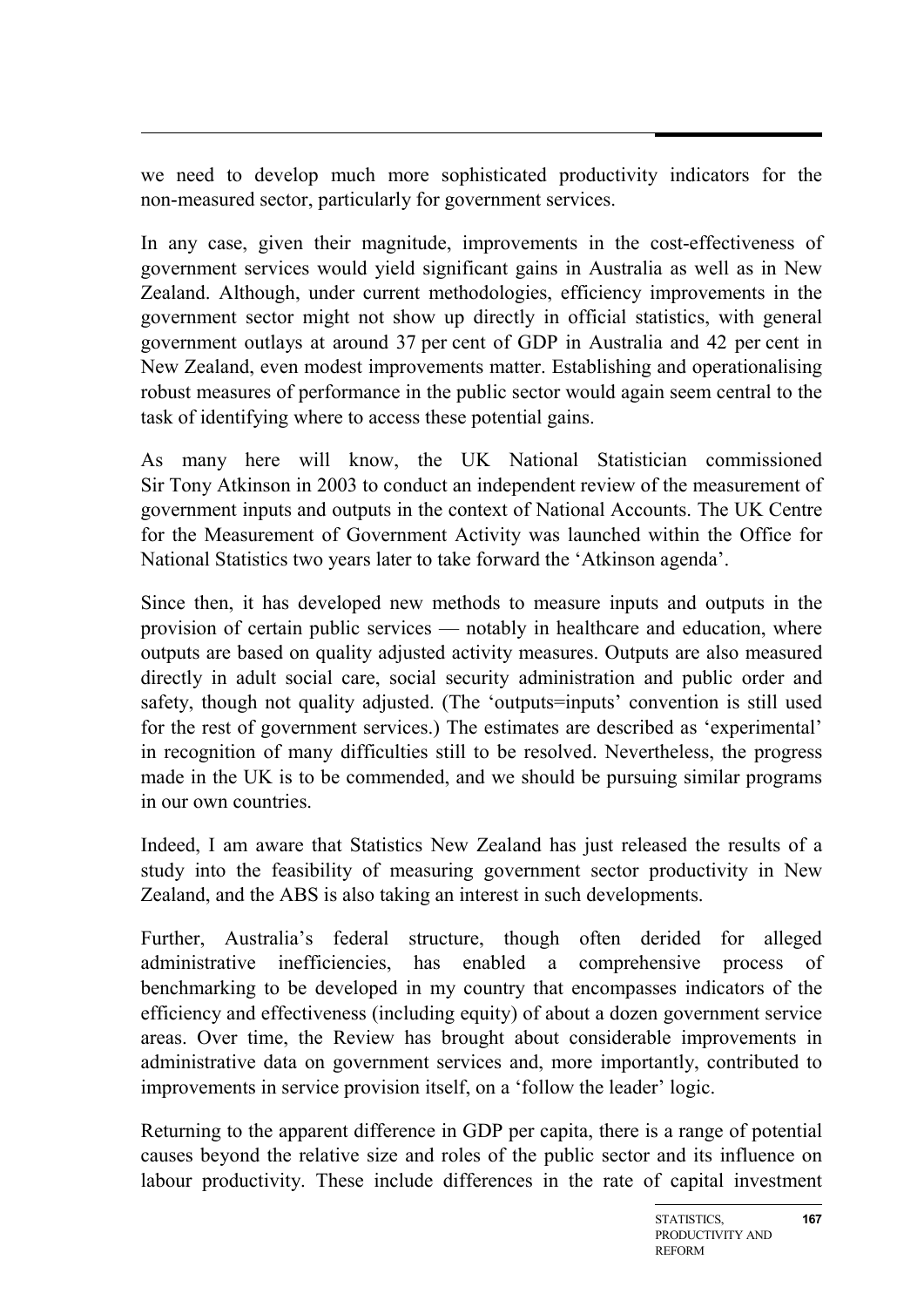(higher in Australia), a higher ratio of hours worked per capita in Australia, and changes in the PPP exchange rates between our two countries.

# **The 'Australian Story'**

Clearly, if we are to understand the reasons for differences in productivity performance between our two countries, we need first to have a good understanding of what is happening *within* each country, and why. That is obviously no easy matter, and continues to be the subject of debate (and some confusion) in Australia itself. The reason for this is not hard to find, as Australia's productivity growth has been on something of a rollercoaster ride during the past two decades.

Through the 1990s productivity cycle, MFP growth surged to an all-time high, averaging 2.1 per cent a year, more than double our long-term average rate of 0.8 per cent. The reasons for this productivity 'surge' were hotly debated at the time. However, analysis by the Productivity Commission ruled out most of the 'usual suspects' such as recovery from recession, higher workforce skills, or special technological advances, leaving the structured reform program of the latter part of the 1980s and the 1990s as the prime candidate. That program was very wideranging. It encompassed changes to monetary and fiscal policies, capital markets, industry assistance, taxation, government enterprises, regulation, labour markets and industrial relations, and innovation and training. These changes produced greater economic flexibility, improved efficiency and a more outward looking, opportunity-focussed business culture. That they also yielded significant productivity dividends should therefore not have come as a surprise!

Following the upswing of the 1990s, MFP growth in Australia returned to only a little above the long-term average through the next productivity cycle to 2003-04. Such a decline could have been expected, as the 'easy' gains from the earlier economic reforms subsided. However, developments in MFP growth since then *have* been a surprise and the cause of some concern in Australia. Annual MFP growth over the most recent cycle, 2003-04 to 2007-08, has actually averaged *minus* 0.2 per cent, with poor MFP growth being recorded in all years. (In the most recent year, 2008-09, MFP fell by 2.7 per cent.)

Like the story about the man who drowned crossing a stream with an average depth of 6 inches, or the old joke about being comfortable on average with one foot in the oven and one in an ice bucket, aggregate data frequently hide differences in the constituent parts, which can confound interpretation or be misleading. The first step in better understanding aggregate performance, therefore, is to disaggregate.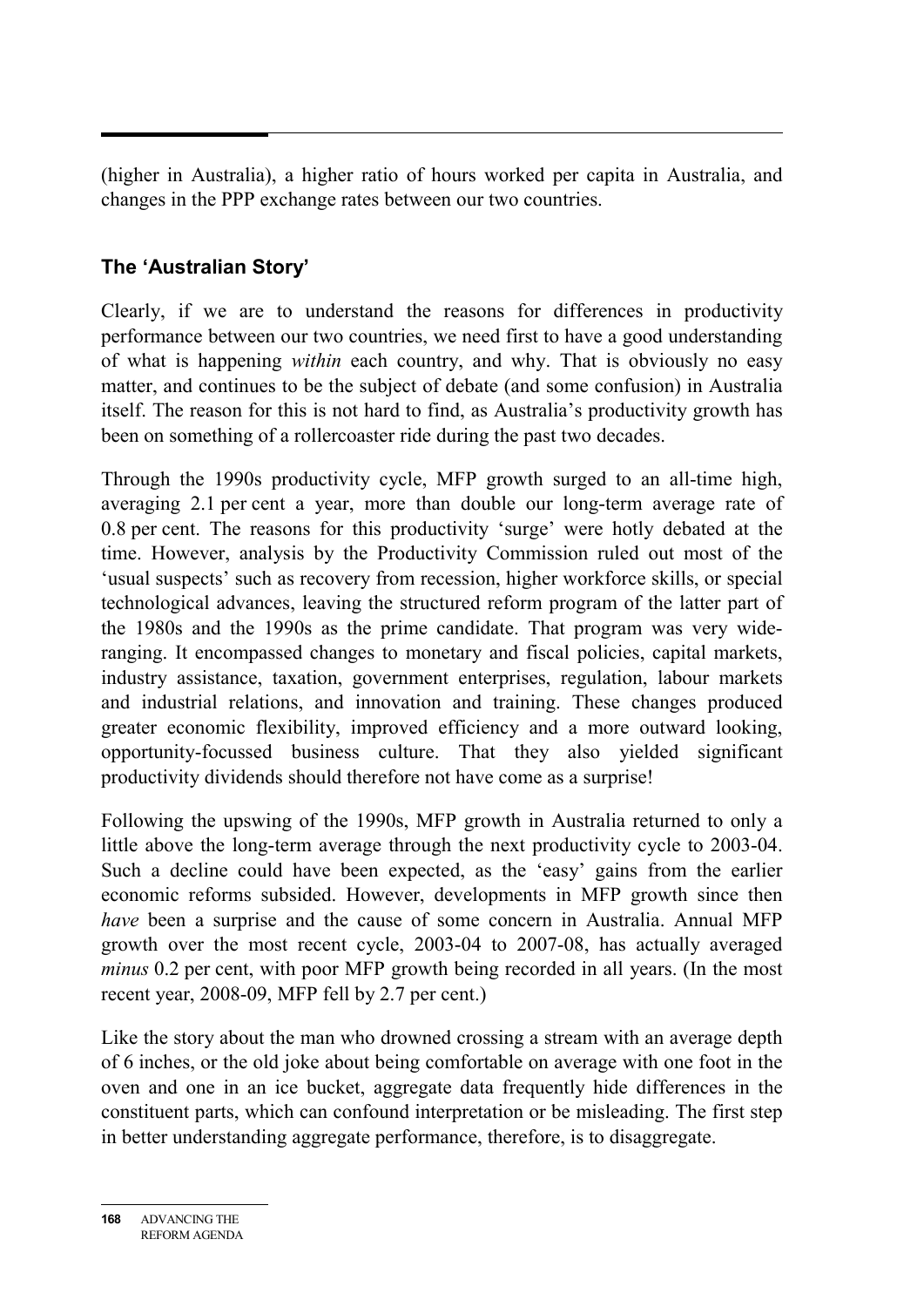#### *A tale of three sectors*

Recent research directed at this by the Productivity Commission, using various official and other data sources, has determined that much of the decline in Australia's MFP growth between the last two cycles can be accounted for by developments in three sectors: agriculture, forestry and fishing; mining; and electricity, gas, water and waste services.

The first of these, agriculture, has suffered from recurring drought years over the past decade, with 2003 being the most notable. Mining, on the other hand, has experienced a decline in the quality and accessibility of some key resources, and from supply constraints in the face of rapid growth in demand from China driving production up its short-term cost curve. Additionally, lags between large capital expenditures to meet demand and the associated output coming on stream typically of up to three years later — have further depressed measured productivity growth in the interim.

The productivity of energy, water and waste services has also suffered from the drought, together with strong growth in demand. Output in water treatment and supply has been severely impacted by a lack of rain and by the introduction of associated demand management initiatives. This has resulted in a drop in measured output, in concert with major new capital expenditures designed to increase water supply (for example new desalination plants) or to better manage existing water resources (re-cycling and conservation capital). The output associated with much of this new capital, as with mining, is yet to come on-stream, but it is also more demanding of economic resources (including energy).

Electricity generation (particularly hydro) has also been negatively affected by the drought and this, together with major new capital expenditures resulting from strong growth in demand for electricity, has dragged down productivity growth. Another, as yet unquantified, consideration is the impact of Australia's renewable energy targets on MFP growth, given the higher cost of wind and solar energy production compared with more traditional sources.

(This also points to the challenges for traditionally *measured* productivity growth inherent in the drive for low-carbon emission energy generation. What will happen to measured MFP as the pursuit of environmental objectives leads to more capital intensive production technologies, but no greater measured output? What will happen to the correctly conceived *concept* of multifactor productivity growth? Merely to pose these questions is to warn of some of the problems when setting future targets based on past performance using traditional methodologies for measurement.)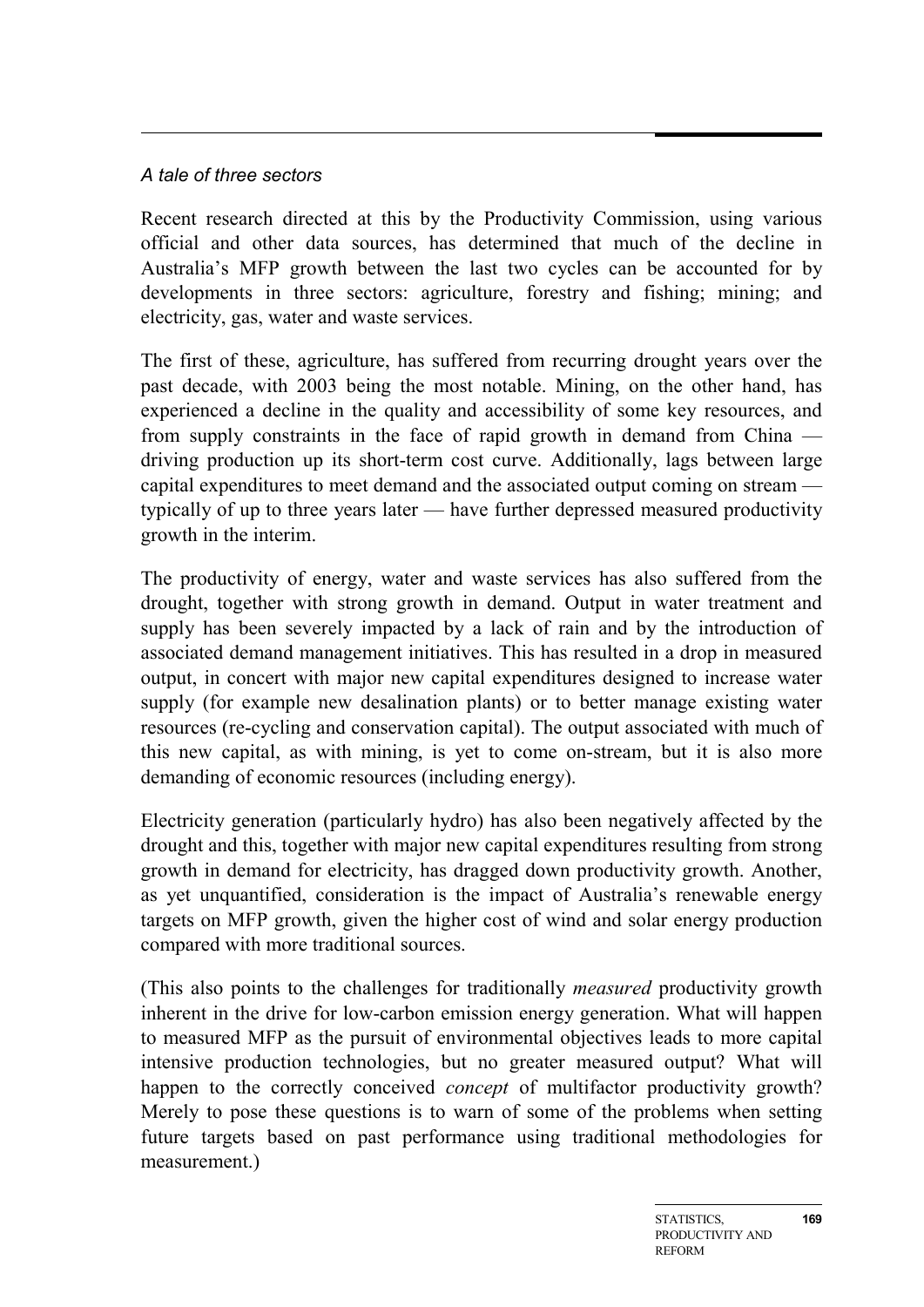Removing the three industry sectors from the market sector data, average annual MFP growth in Australia rises to 0.8 per cent (the long term average), compared with *minus* 0.2 per cent for the full market sector.

#### *Improving productivity statistics*

The point in all this is not that the official productivity estimates are 'wrong'. Nevertheless, our analysis has highlighted some issues in productivity estimation methodology that are not helpful to interpretation. Some of these could be addressed relatively easily, whereas others present difficult challenges, both from methodological and data perspectives.

For example, the issue of lags between capital expenditures and the associated additional output, such as for major mining investments, could be addressed through estimates of these lags being incorporated into the timing of the capitalisation of investment expenditures in the productivity accounts. Also, the centring of estimates of capital within an accounting year, rather than at its beginning, would provide more consistent productivity accounting.

More difficult, but no less important, are the challenges associated with getting better measures of inputs and outputs. For example, much of the measure of output in the water industry is based on the volume of water consumed, but that water is not accounted for as an input — either intermediate or primary. So when a lack of rain constrains consumption, and therefore measured output, there is no offsetting reduction in water inputs — so measured productivity automatically falls.

Disaggregated data have helped to identify specific areas of low productivity growth in Australia's economy. From there, a closer look at what has been happening to inputs and outputs in those sectors has taken us further towards a proper understanding of the ultimate causes, and a better appreciation therefore of the potential for policy to make a difference to aggregate outcomes. New Zealand has to date not presented official estimates of productivity growth at the industry level (either in labour, or multifactor terms). This inhibits comparable analysis of your productivity performance — though I understand that such estimates will become available shortly.

That said, the New Zealand Treasury paper from 2008, to which I referred, did provide an approximation to recent average annual labour productivity growth by industry using 'output' per 'job' as a proxy. On that basis, the poorer performing industries (negative average annual LP growth) included: primary; construction; wholesale trade; and hospitality. Of these, construction was the stand-out, with productivity declining by 3.1 per cent a year. However, of the 13 industry sectors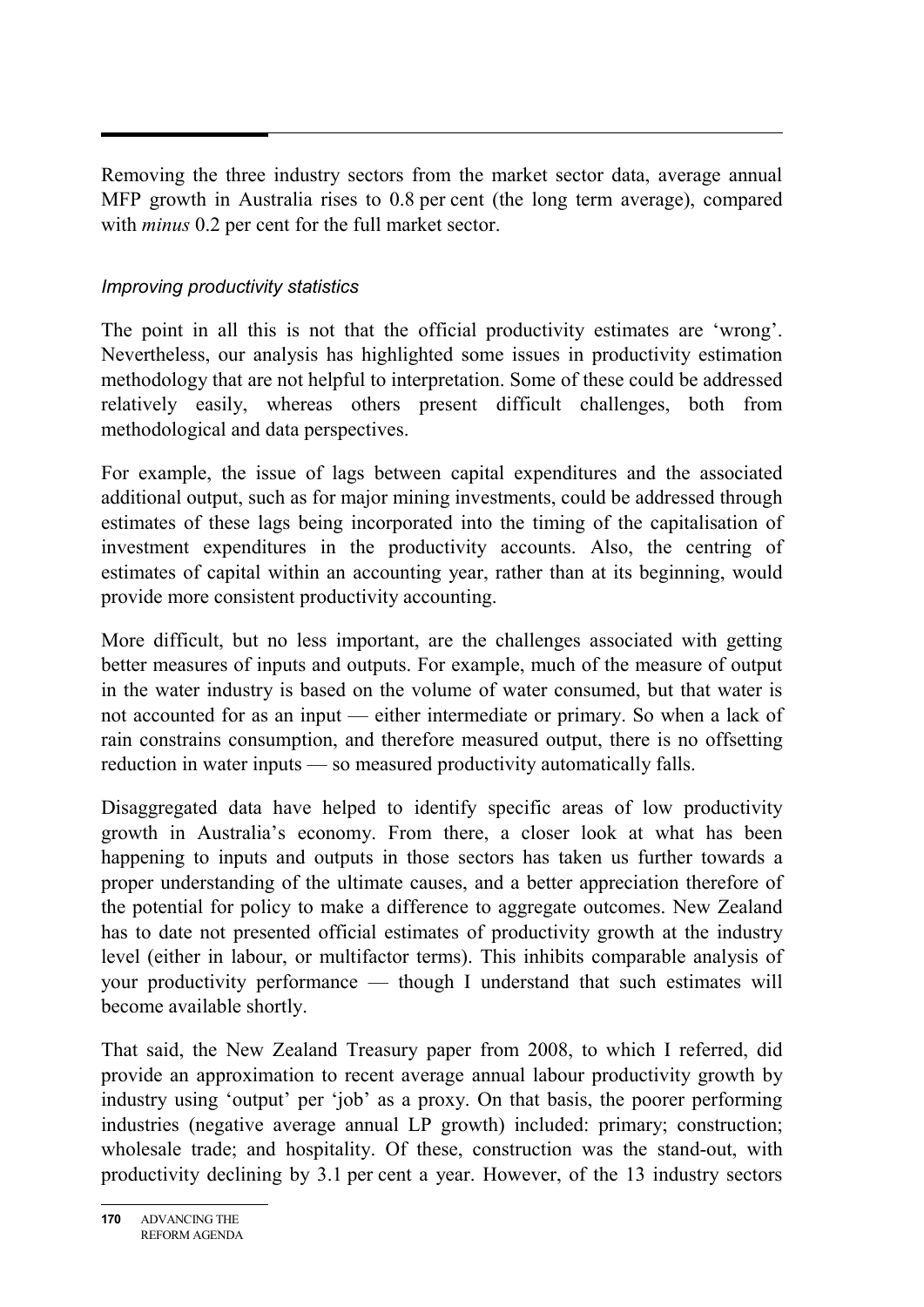listed, it had the  $6<sup>th</sup>$  highest output growth at 4.1 per cent and by far the highest jobs growth at 7.4 per cent. This industry would therefore seem worthy of closer examination with the benefit of better data (as would the 'primary' sector, with annual labour productivity growth estimated to be around minus 1.2% per cent).

This is a further reminder of the point I made at the start. Productivity is important only because of its link to incomes and living standards. Australia's recent poor productivity performance has in part been the flipside of an export boom originating in the mining sector. While that has seen costs rise, prices have risen much more, generating historically high growth in national income. If productivity had been the only motivator for policy, interventions to raise it might have 'killed the goose'! The more appropriate course for policy in Australia is to free up the supply-side of our economy to enable it to respond more effectively to opportunities on the demand-side (which incidentally will promote productivity anyway).

# **Statistical foundations of Australia's major reform breakthroughs**

Good data and the analytical tools necessary to their proper interpretation are fundamental to effective policy analysis. There have been some notable examples in Australia of the public policy benefits to be had from quantitative analysis based on relevant and robust statistics.

As in New Zealand, tariff reform was a threshold challenge for structural reform generally in Australia. Our own 'breakthrough', in the face of entrenched opposition, rested heavily on the Industries Assistance Commission's ability to demonstrate that there were substantial economy-wide costs from the existing protection regime.

Key to this were the use of 'effective rates of assistance' methodology and, later, 'general equilibrium' modelling, developed through the IMPACT project. Both these IAC initiatives relied heavily on access to quality industry data. In particular, the policy modelling exercise focussed attention on the need for statistical information that traced the input-output linkages between industry, final consumers, investment and foreign trade. This created momentum for the maintenance and upgrading of input-output tables in Australia. Prior to the IMPACT project, the ABS had been publishing such tables 5 years apart, with their release not occurring until 8 years after the reference period. The new demands led to the ABS enhancing its methodology and providing input-output tables annually.

In the mid 1990s, a more disaggregated version of the earlier ORANI model of the Australian economy was employed by the Industry Commission — the successor to the IAC — to estimate the long-term economic and financial impacts of proposed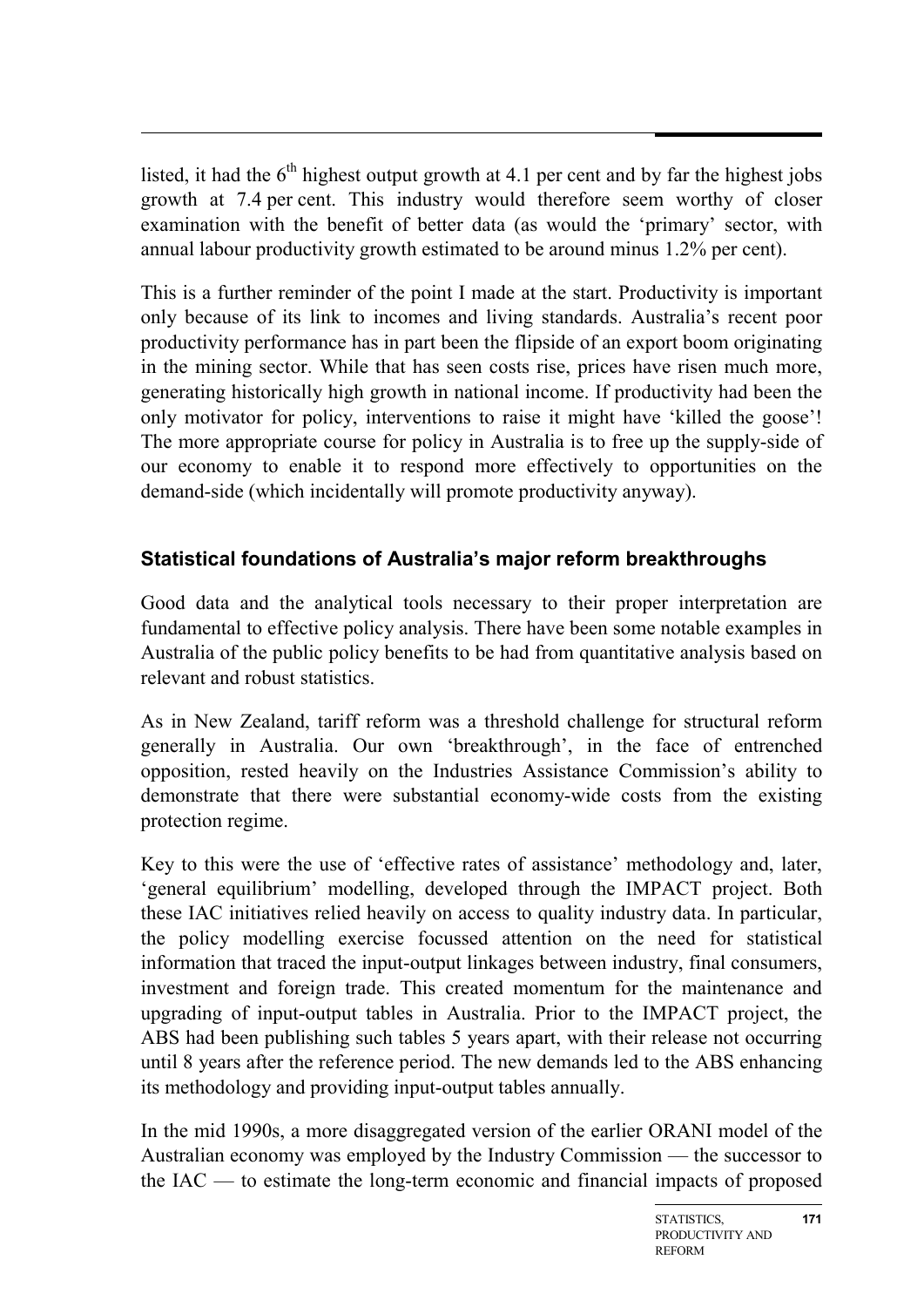National Competition Policy (NCP) reforms. The headline estimate, that the reforms could raise Australia's GDP by 5.5 per cent, was generally accepted as providing a compelling case for their adoption. At the same time, that report also provided estimates of the additional government revenues that would accrue from the reforms. These revenue estimates formed the basis for 'competition payments' by the Australian Government to the States and Territories for satisfactory progress in implementing their reform commitments. Those payments in turn proved crucial to the States and Territories agreeing to the reforms and to them actually implementing them.

During the reform implementation process, there was a backlash from rural and regional Australia that threatened to de-rail key NCP reforms. An inquiry by the Productivity Commission — which had replaced the Industry Commission in 1998 — drew on a range of data and analysis to assess the impacts of NCP on jobs and economic activity in 'the Bush'. This included further GE modelling calibrated to provide results by 57 regions. This work demonstrated that, taking the reforms as a whole, most regions were actually benefiting overall from NCP — which proved instrumental in turning the politics around and enabling the reform program to proceed.

There is now broad (though perhaps not universal) agreement that the NCP reforms delivered stronger economic growth in Australia through the 1990s and into the 2000s, and contributed to the resilience of our economy more recently. But, as noted, any tendency towards complacency (or reform fatigue) has been overtaken by the realisation that in the years ahead Australia faces some further major challenges to its hard won prosperity, not least being the fiscal pressures stemming from the ageing of our population and the GFC itself.

In February 2006 the Council of Australian Governments (COAG) agreed to pursue an ambitious new National Reform Agenda (NRA). That agenda embraces not only additional competition and regulatory reforms, but also a 'human capital' stream covering health, education and training, and work incentives. In December 2006, the Commission released a major commissioned research paper demonstrating that the *gross* benefits from reforms in the areas identified were potentially very large, with *net* benefits potentially rivalling those from the early NCP wave of reform depending on the specific policy programs and reforms adopted *and* their costs. This analysis has been credited with ensuring support across governments for the development and implementation of the new reform program.

The need for good input-output data has been further reinforced in the last decade by the use of CGE modelling for analyses of the impact of both the NCP and the NRA. This led to the accelerated compilation of input-output tables for 2001-02 and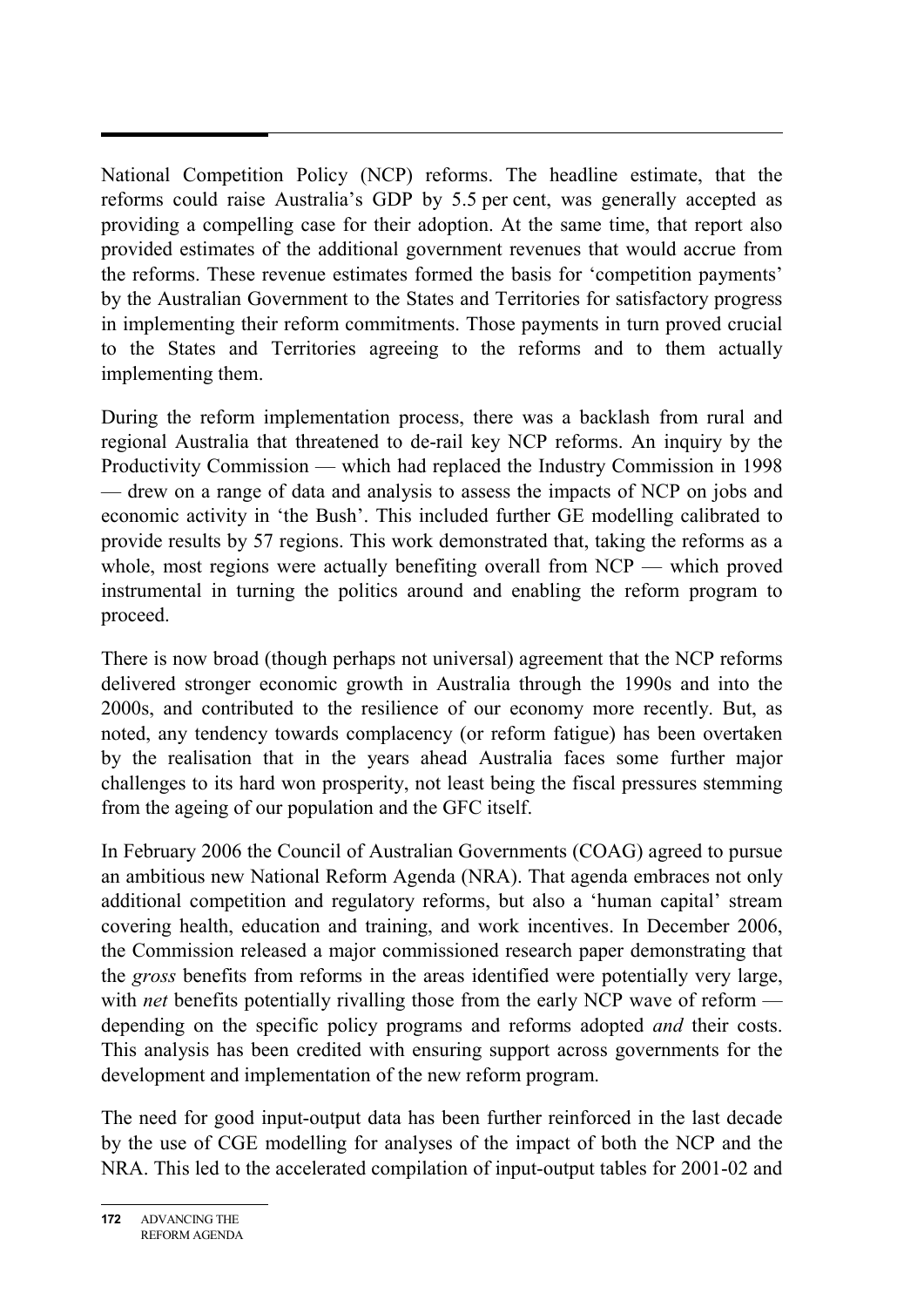an upgrading of the treatment of transportation services. It is also leading currently to a renewed interest in official data for regional economies by input-output classification, and the greater integration of Australian public finance information with input-output data.

The more recent NRA analysis by the Commission also brought into relief the relative weakness of existing data bases in social and environmental policy areas, relative to economic or financial data systems. If we are to get good policy and successful reform in those important 'non-economic' domains, the statistical underpinnings will need to improve greatly. Let me illustrate with a few examples that draw on the Productivity Commission's recent work.

# **Illuminating the 'Not-for-profit' sector**

In January, the Commission completed a report at the Government's request into the 'not-for-profit' sector. This sector comprises a very large and diverse array of organisations established for a community purpose, encompassing both market-based activities (like sports and education services) and non-market activities such as charities and religious organisations. In both cases, these organisations provide services that can have significant net benefits to society, the extent of which is affected by government regulation, taxation and administrative arrangements. We were therefore asked what government could do to enhance the sector's performance and we were also asked to assess the sector's contribution and advise on how this might be better measured in the future.

Measuring the 'contribution' of the sector turned out to be a challenge. It was reasonably achievable for market-based activities and also to an extent for 'volunteering', based on a purpose designed official (ABS Satellite Account) survey. The sample size was small relative to the diversity of the sector, however, so only limited disaggregation was possible. This made the identification of trends particularly challenging — yet it was in these that the interesting stories lay. (Such as why volunteering was growing as a whole, but falling in community services).

Many in the sector believe that their contribution goes well beyond that captured by economic activity measures — into building social capital and community connections and endowments (such as through protecting the environment), and advocating for peoples' rights. Yet there is little data that can be drawn on to back such claims (as indeed applies to the good works of organisations in the market sector).. National data sets are being improved, but *longitudinal* data is needed to support analysis of trends and the potential contribution of NFP activities (and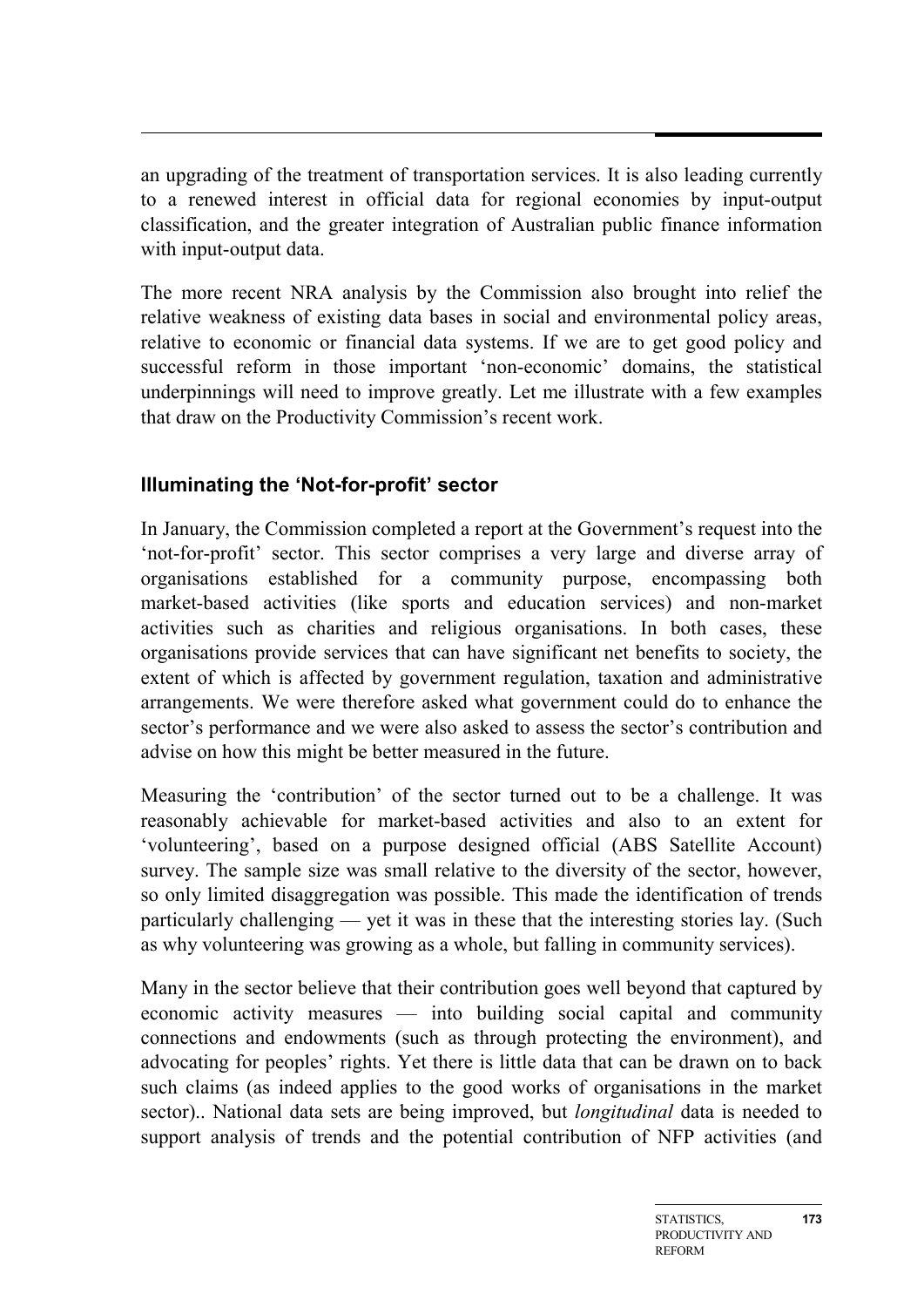government policies) to outcomes bearing on these broader aspects of community wellbeing.

The study set out a measurement framework to guide the development of indicators that NFP organisations could use in evaluation of their activities. It also proposed the establishment of a Centre for Community Service Effectiveness, as a mechanism to share evaluations, improve their quality, and draw together the evidence as it accumulates.

Evaluation is expensive, which is one reason why there is a lack of it. There is, nevertheless, considerable reporting on government-funded services occurring for performance monitoring purposes. This reporting imposes a considerable burden on NFPs. Lack of consistency in measures having to be reported adds to the cost for organisations involved in multiple programs. It also limits the value of administrative data sets, even if they are made available to researchers. Agreement on data standards, data sharing, and linkages to longitudinal data collections, emerged as important areas for getting greater benefit out of the funding already going to data collection. The size of the sector (at least 4 per cent of GDP) and its relatively rapid growth, suggests that, at the very least, statistics about its inputs and outputs should be compiled on a regular basis, as occurs for other sectors.

## **Improving hospital performance through (data-intensive) funding**

As noted, population ageing has crystallised the importance of securing a more cost-effective health sector. The past decade alone (even before any pronounced demographic shift) has seen the sector's share of Australia's GDP rise from 7½ to 9 per cent. As a proportion of State budgets, health/hospitals dwarf all other spending categories. Hospital costs are expected to rise particularly steeply in future (old people use them a lot more). They have accordingly been identified as a priority for reform — both in their own right and, importantly, in terms of their interaction with other parts of what is a highly interconnected health system.

A recent Australian Government proposal for hospital reform would centralise funding responsibility, while introducing stronger 'pricing' signals into funding of public hospitals, providing them with funding commensurate with the nature and volume of their activity, and with financial incentives to improve their efficiency. It is therefore greatly reliant on information relating to what hospitals do, who they treat, the quality of that treatment and what it costs (or should cost).

**<sup>174</sup>** ADVANCING THE REFORM AGENDA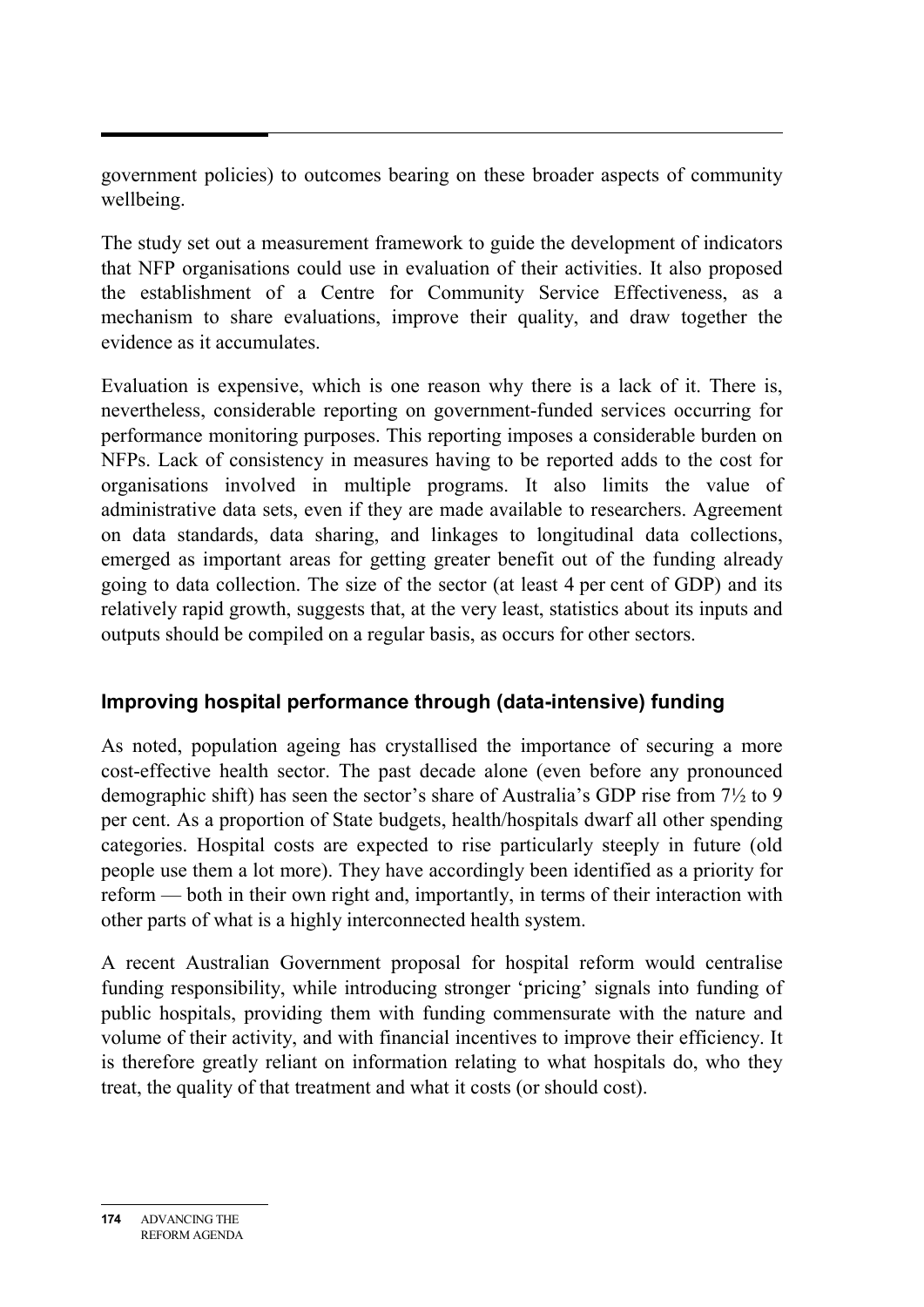This in turn presents two main implementation challenges:

- putting in place a nationally consistent approach to the classification and costing of hospital services, and
- assessing the extent of any adjustments to those prices to allow for the range of issues indicated by the government (eg, access in regional areas, clinical safety, services to Indigenous Australians).

The extent of the ambition here becomes apparent when considering where we are at currently with respect to activity-based funding. The fact is that Australia does not have a standardised approach across States and Territories to the classification of admitted inpatient services. Those jurisdictions that have moved to activity-based funding of their (largely) urban-based public hospitals, do not have a consistent approach to what is included and excluded from the relevant costs for a particular admitted inpatient episode – which is particularly important in dealing with some of the fixed costs of hospitals. Moreover, there are deficiencies in the quantity and quality of information on emergency department and outpatient services, in terms of both what is provided and the respective costs.

In November 2008, COAG recognised these deficiencies and agreed on a number of steps (and funding) to remedy them. However, establishing robust, nationally consistent, activity-based prices will be some years off.

Extensive data improvement will need to be complemented by further analysis and judgements, to adjust the derived nationally efficient prices to the level of funding provided to individual or small groups of hospitals for the range of services they offer, and the relative difficulty of treating their patient population. A recent study by the Productivity Commission into the performance of public and private hospitals in Australia, published in late 2009, found:

- significant differences in the costs of providing public hospital services across jurisdictions, with costs generally higher for smaller hospitals and those in outer regional and remote areas;
- greater 'complexity' of cases measured by such things as co-morbidities of patients, their socioeconomic status and use of intensive care — was found to reduce a hospital's best practice target efficiency; but
- an indicator of hospital quality (risk adjusted mortality) was in practice not found to have any influence on hospital efficiency — perhaps reflecting offsetting dimensions that seeking to deliver higher quality care may require greater inputs, and that hospitals with higher rates of infection also consume more hospital resources.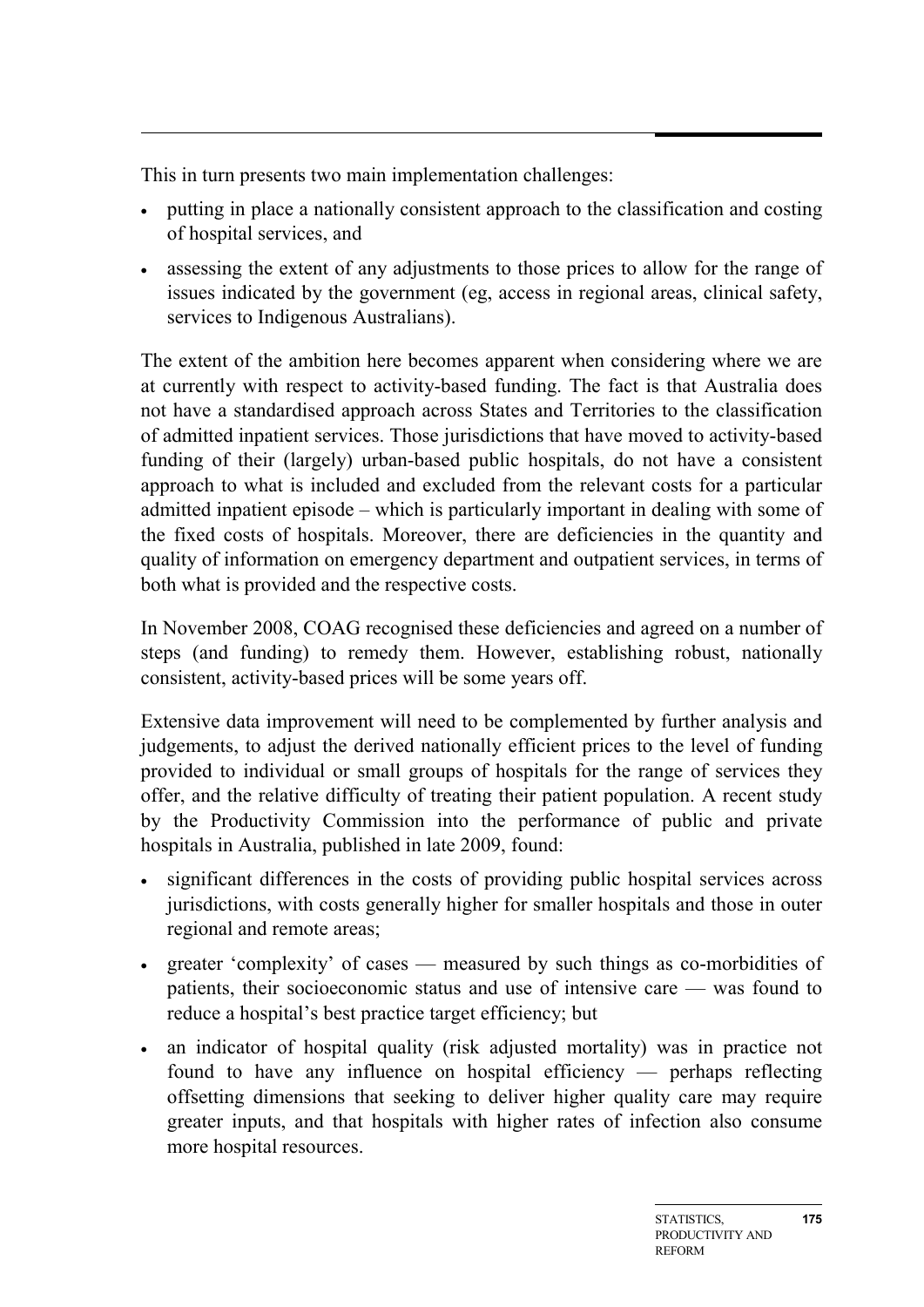It seems clear that the task of the 'independent umpire' in this proposed regime would be a formidable one. The ability to secure much better data would be an absolute precondition for its success. Analysis such as that undertaken recently by the Commission, drawing on the base of improved data, will also be necessary to deliver the most appropriate funding to local hospitals.

## **Overcoming Indigenous disadvantage (and poor data)**

If there were ever a case of policy failure for want of adequate statistics, it is in the important area of Indigenous policy. Over the past four decades, a period which can be characterised as taking a more 'contemporary' policy approach, there have been many policy initiatives and there have been substantial financial outlays. But the lamentable fact is that the circumstances of Indigenous people appear in many respects not to have advanced and in some important respects they appear to have deteriorated.

However, we don't know this for sure. That is for the same reason that we don't really know for sure which of many policy initiatives across the country have been successful and which failures — lack of data.

When the first edition of the path-breaking series of reports to COAG *Overcoming Indigenous Disadvantage* was produced in 2003, all seven identified 'strategic areas' for policy action had major gaps and deficiencies in key indicators. For example, an understanding of the state of play in relation to 'early school engagement' could not rely on having basic data on school attendance. In the intervening years, this specific deficiency and various others have been remedied, with a new commitment by all Australian Governments to collect the statistics needed to assess whether their policies are actually achieving better outcomes. However, in presenting the fourth report in the series to a special COAG meeting in Darwin last year, I was obliged to report that the data would still not allow conclusions as to whether things had improved for half of the 49 indicators. Moreover, this included at least two of six indicators specifically singled out for improvement by COAG itself.

Among them is arguably the most fundamental indicator of Indigenous disadvantage, life expectancy. The life expectancy gap between Indigenous and other Australian males, as measured in official statistics, declined from 20 years in the 2003 OID report to 12 years in the 2009 report. However, this apparently dramatic improvement was entirely due to more accurate mortality data and better methodologies. It has required some effort to ensure that the public and policy makers understand that while the gap, though unacceptable, is not as large in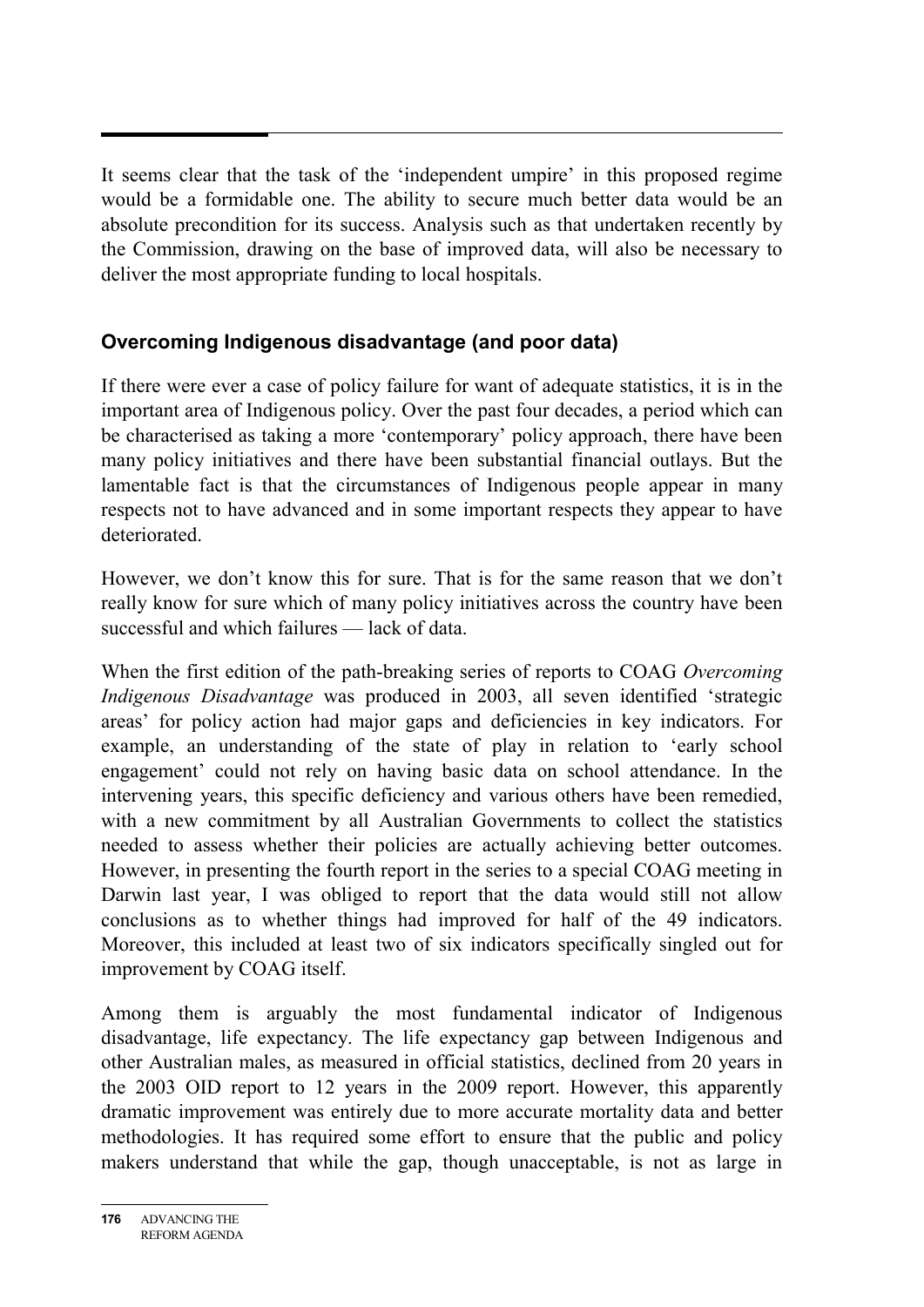*absolute* terms as we thought — which is indeed good news — we cannot be confident that there has been a *trend* improvement. (This is not a criticism of our statistical agencies. Rather, it illustrates the difficulty of the task.)

When it comes to the 'pointy end', of evaluating specific policies and proposals, the main problem *ex post* has been lack of preparation *ex ante*, to ensure the data needed for robust evaluations, especially 'baseline' data.

However, as noted, improvements are now in train in a range of areas. One where the Productivity Commission is again closely involved is the collection of information nationally on expenditure related to government services to Indigenous people. Knowing what resources are being directed to Indigenous people is obviously a pretty important prerequisite for evaluating its cost effectiveness. However, existing official statistics (such as the GFS framework) have a number of limitations in this area, including lack of alignment with policy areas, poor data quality at disaggregated levels and simply lack of identification as to where the money goes. Administrative collections across jurisdictions can provide richer data, but there is often a mismatch of frameworks and definitions.

## **Achieving better environmental outcomes through better data**

The pursuit of 'sustainability' in all of its dimensions — economic, social and, especially, environmental — is crucially dependent on data. Ensuring that future generations are no worse off in those (interconnected) domains requires good information about the state of play now and over time, as well as of the forces and relationships that influence outcomes.

There is an old saying within policy circles that when policies are being formulated "what doesn't get measured doesn't count". There is much truth in this and we have all seen examples — from the deregulation of gambling to the destruction of old growth forests. By the same token, the political backlash that can occur once poor outcomes become manifest, can sometimes lead to bad policy in the opposite direction, effectively imputing infinite values to benefits or costs, in place of the previously imputed zeroes! The common reflex to 'ban' things, for example, is generally based on a lack of appreciation that there are *both* costs and benefits associated with most activities that people engage in, and that their relative magnitudes will typically vary. (That is not to say that bans are *never* justified.)

Policy errors in both directions can be averted (or at least reduced) where there is scope to assess the nature and magnitude of both the costs and benefits of a policy or program based on relevant data of reasonable quality. Unfortunately, that is not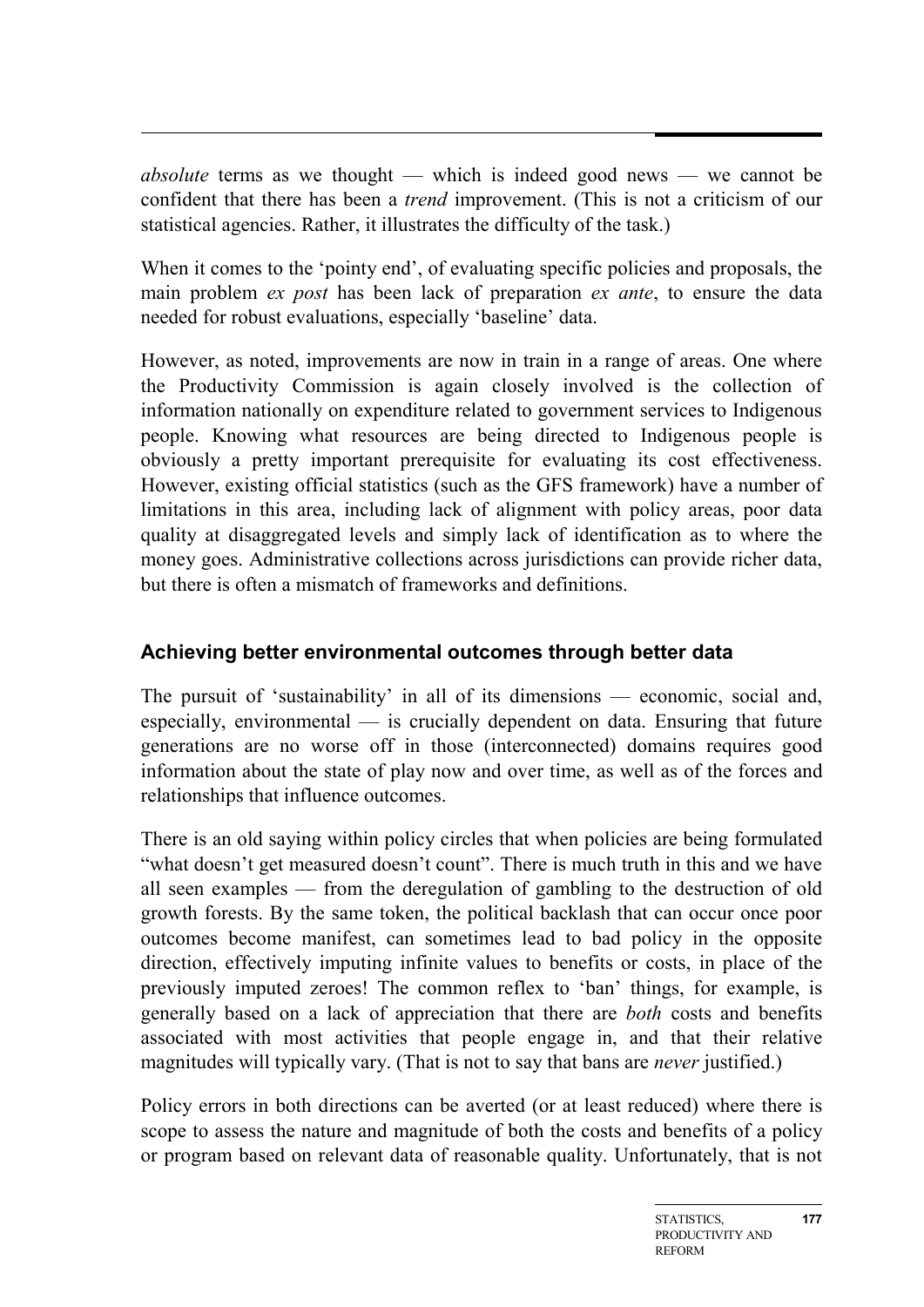currently where we find ourselves, even on the most pressing environmental policy issues.

One example is that important resource, historically undervalued in Australia, water. The Productivity Commission has just finalised a report on market mechanisms to increase the availability of water for 'the environment' from the Murray-Darling Basin (covering five jurisdictions and a land mass larger than New Zealand). For many years, any such need — even when recognised — was subjugated to the prior claims of agriculture. That may have worked out satisfactorily when water was more plentiful and industry demands on it were smaller, but that is demonstrably not the situation we now face.

Billions of dollars have been ear-marked from taxpayer funds for 'water buybacks' for the purpose of restoring and sustaining key environmental assets. The problem we face at this stage though, is that no-one yet knows how much extra water each 'icon site' will need to restore it to good 'environmental health'. Nor do scientists yet know much about how wildlife and trees will respond to different levels, frequency and duration of watering. Responses are also likely to vary across subcatchments. All this makes it very difficult to assess whether the benefits to society of more environmental water will exceed the social costs of reduced agricultural production.

Understanding the threats to the Great Barrier Reef resulting from coastal production activity polluting the lagoon, faced similar informational lacunae, when the Commission was asked to review the situation and propose a way forward back in 2003. As a consequence of that review, there is now a well-funded program to collect data about soil erosion on pastoral leases and about chemical discharges from coastal cultivation of sugar and vegetables. An adaptive management strategy is now in place, backed up by rigorous monitoring and R&D. This, of course, was neither cheap nor easy to do.

But the standout environmental policy problem with respect to data deficiencies is 'Greenhouse'. Putting aside the ongoing controversy about the threshold scientific question of what warming is occurring and its anthropomorphic origins, there are major data obstacles in the way of effective policy responses — both in relation to mitigation and adaptation.

The most pervasive uncertainty relates to the potential impacts of climate change and its associated economic implications. This requires not only good science and projections (with error bands more explicit than has sometimes been the case), but also valuation of both market and non-market impacts. There are also still major uncertainties about the costs of action to reduce carbon emissions. In Australia,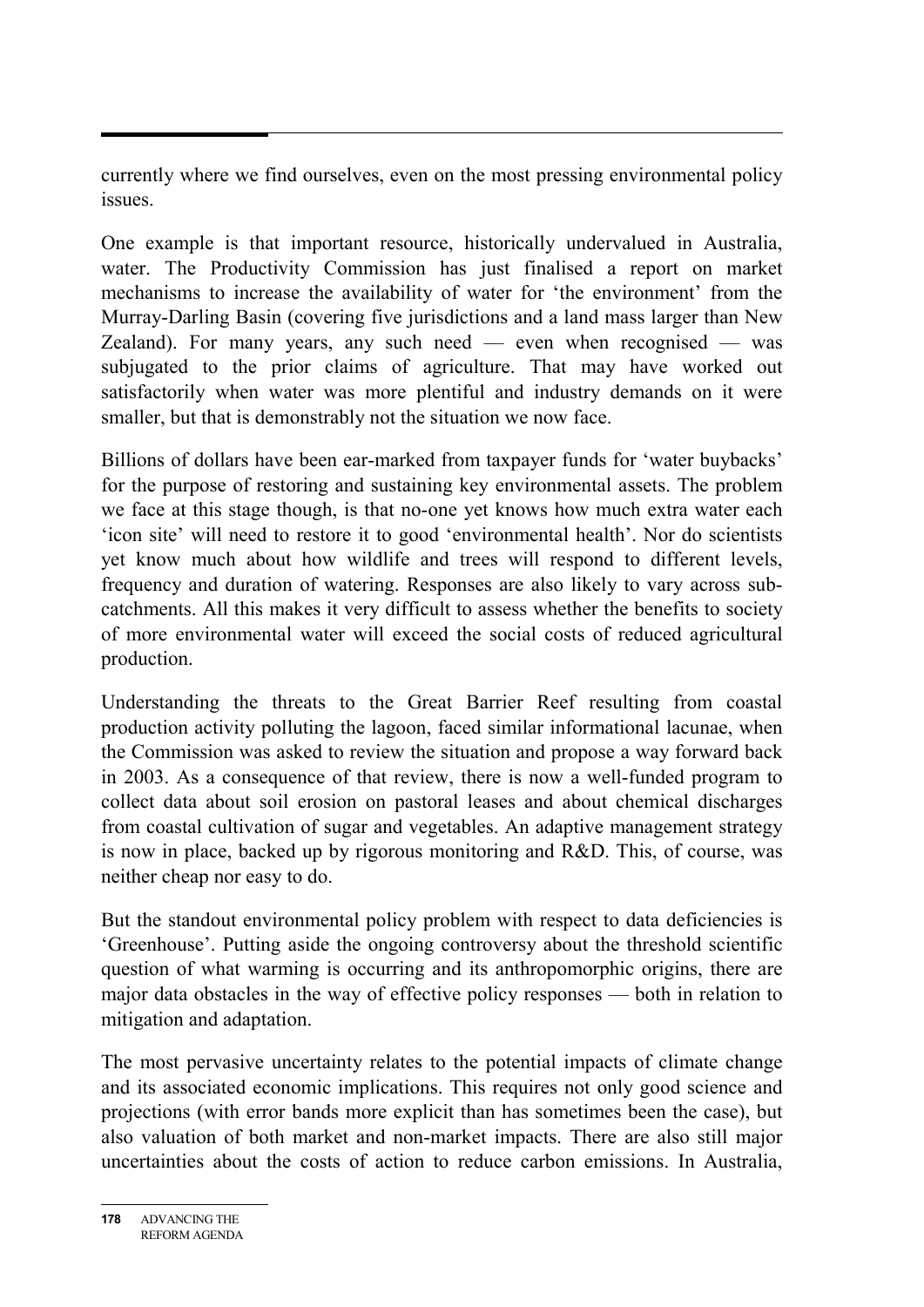estimates range from close to zero (McKinsey) to as much as 10 per cent of GDP (Allen Consulting), with official estimates in between. A useful first step to better understanding an economy's mitigation potential would be to extend the inputoutput statistical system to include key environmental flows and to incorporate this extended accounting framework in economic modelling frameworks. As the pressure of human activity on the environment increases and as our understanding of the feedback links between the two systems evolves, we can expect increased public policy pressure to model and report on the implications of environmental changes on the economy and vice versa.

Mitigation policy also needs to consider the international context, including the potential for carbon leakage. To this end, two roles have been signalled for the Productivity Commission under draft legislation to establish the so-called 'Carbon Pollution Reduction Scheme' (based on a 'cap-and-trade' approach, as in New Zealand). One relates to assessing industry claims about the impact of the CPRS on their activities; the other is directed at estimating effective carbon prices in major economies as part of a five-year review of all assistance for emissions-intensive, trade-exposed industries. Both tasks would benefit from the improvements to input-output data just mentioned. Estimating effective carbon prices (including equivalent 'shadow' prices where non-price mechanisms are used) will be particularly difficult, as it requires consideration of international policies in circumstances where there is little internationally comparable data.

## **Some implications**

Hopefully by now I have done enough to support my main point that good evidence based on good statistics is fundamental to good public policy; and that, notwithstanding the notable achievements of our independent statutory agencies in building a robust body of official statistics, we continue to face debilitating data gaps in priority policy areas.

At this point, you might naturally expect me to make a plea for more resourcing of statistical agencies and for data provision generally. I won't disappoint you — this, clearly, is an issue. In Australia, we have seen fairly blunt razors and annual 'efficiency' deductions being applied to budgets across the public sector over a long period of time. In practice, these have arguably cut deepest into the sector's informational and research capabilities — functions generally seen as politically more dispensable when 'push comes to shove'.

But it must also be said that good data doesn't come cheaply. The onus is on statistical agencies, and those who depend on what they do, to demonstrate the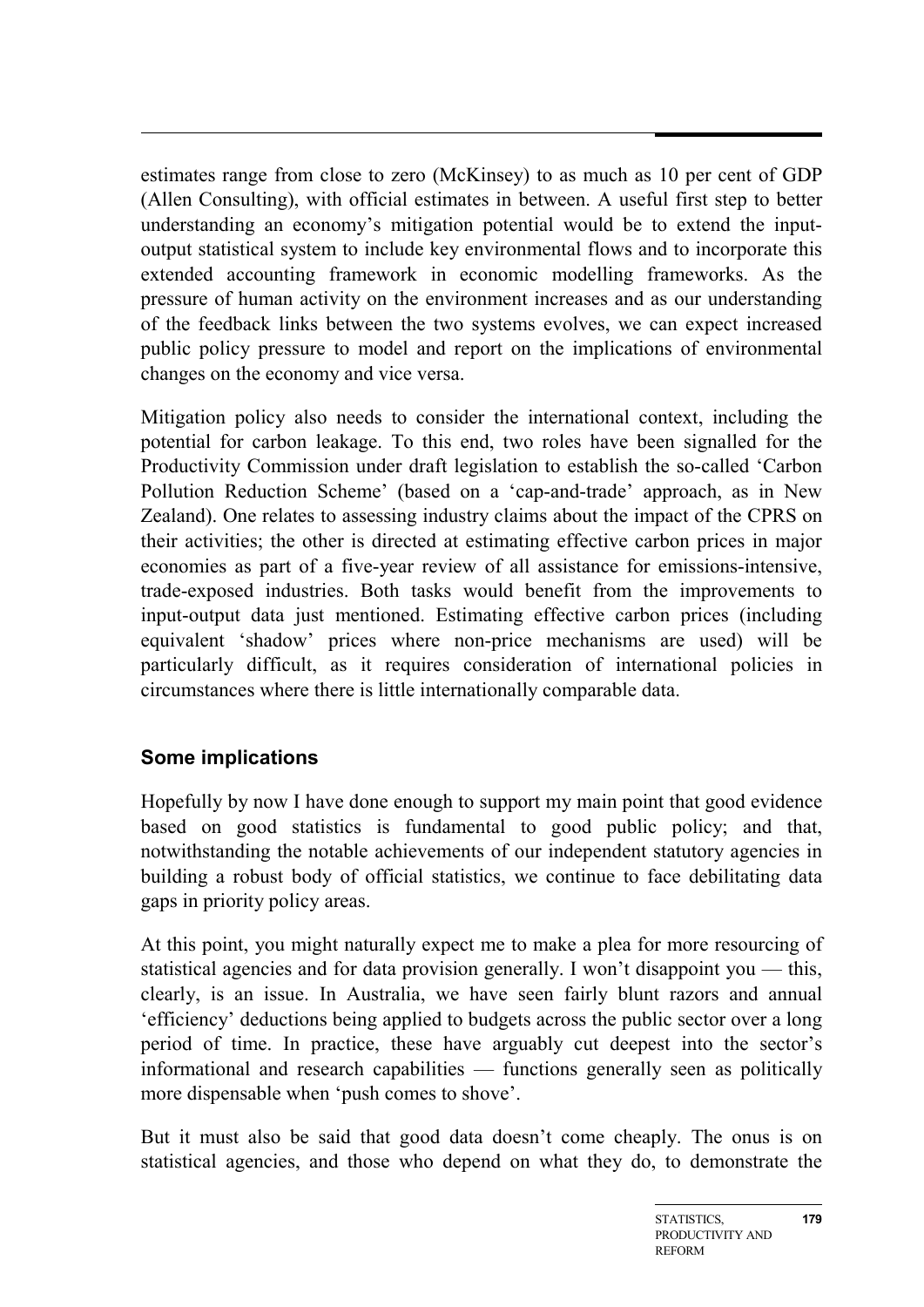value of their collections and the case for maintaining and extending them. Data is not of value for its own sake. Its costs need to be justified by the benefits it provides to society, relative to the benefits obtainable from alternative uses of taxpayers' money. That applies to existing collections as much as to potential new ones.

There are a number of dimensions to this. One is the importance of making existing data as accessible as possible to potential users. This has pricing and 'confidentiality' aspects. Both have been 'battlegrounds' in Australia, with the former ultimately being resolved in part through the technological development of (almost) zero marginal cost electronic delivery. The latter battle is ongoing. While some progress has been made, there would appear to be considerably more scope to allow researchers access to unit record and other data vital to many areas of public policy analysis, without official statistical agencies compromising their statutory duty to protect the privacy of individuals.

But the more important and difficult challenge is to ensure that data is not only accessible and of high quality (the latter a given, of course, for the ABS and SNZ!) but that it best meets the needs of society, and of public policy in particular. More than this, it should also be evolving such as to anticipate the needs of the future, given the leads and lags involved in its collection.

It is therefore of crucial importance for the contribution and perceived performance of official statistical agencies that they have well-developed mechanisms and forums for understanding both the current and emerging issues that call for their services. They also need to be seeking feedback on the utility of existing collections.

By the same token, statistical agencies should not be expected to go it alone in this, or be required to *divine* the demand for what they supply. What is needed to bring out the best in our official and other data systems is a policy-making environment that contains intelligent, proactive and demanding users of statistics. In other words, an environment that values evidence, and that seeks it out and actually *uses* it in addressing policy questions.

In Australia, we have seen greater recognition of the importance of data emerge in recent years as a by-product of COAG's National Reform Agenda and a shift to performance-based funding of the States and Territories by the Commonwealth. This has provided a focus for prioritising data collection, to enable assessments of whether agreed outcomes and targets are being achieved in a variety of areas of service delivery. It is also creating demands for better statistics to assess impacts across socio-economic and other population groupings, as well as by region.